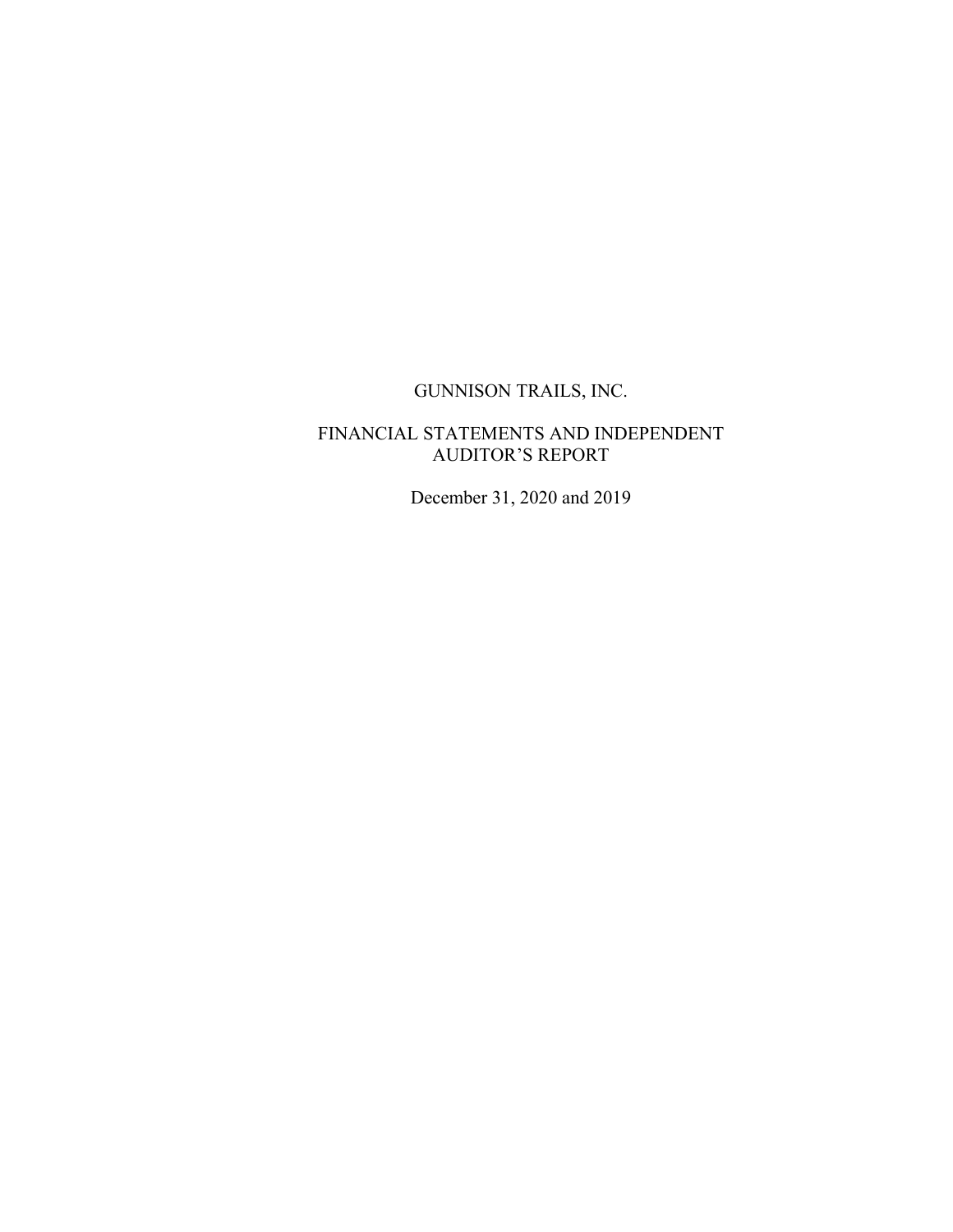# CONTENTS

|                      | Page |
|----------------------|------|
|                      |      |
| FINANCIAL STATEMENTS |      |
|                      |      |
|                      |      |
|                      |      |
|                      |      |
|                      |      |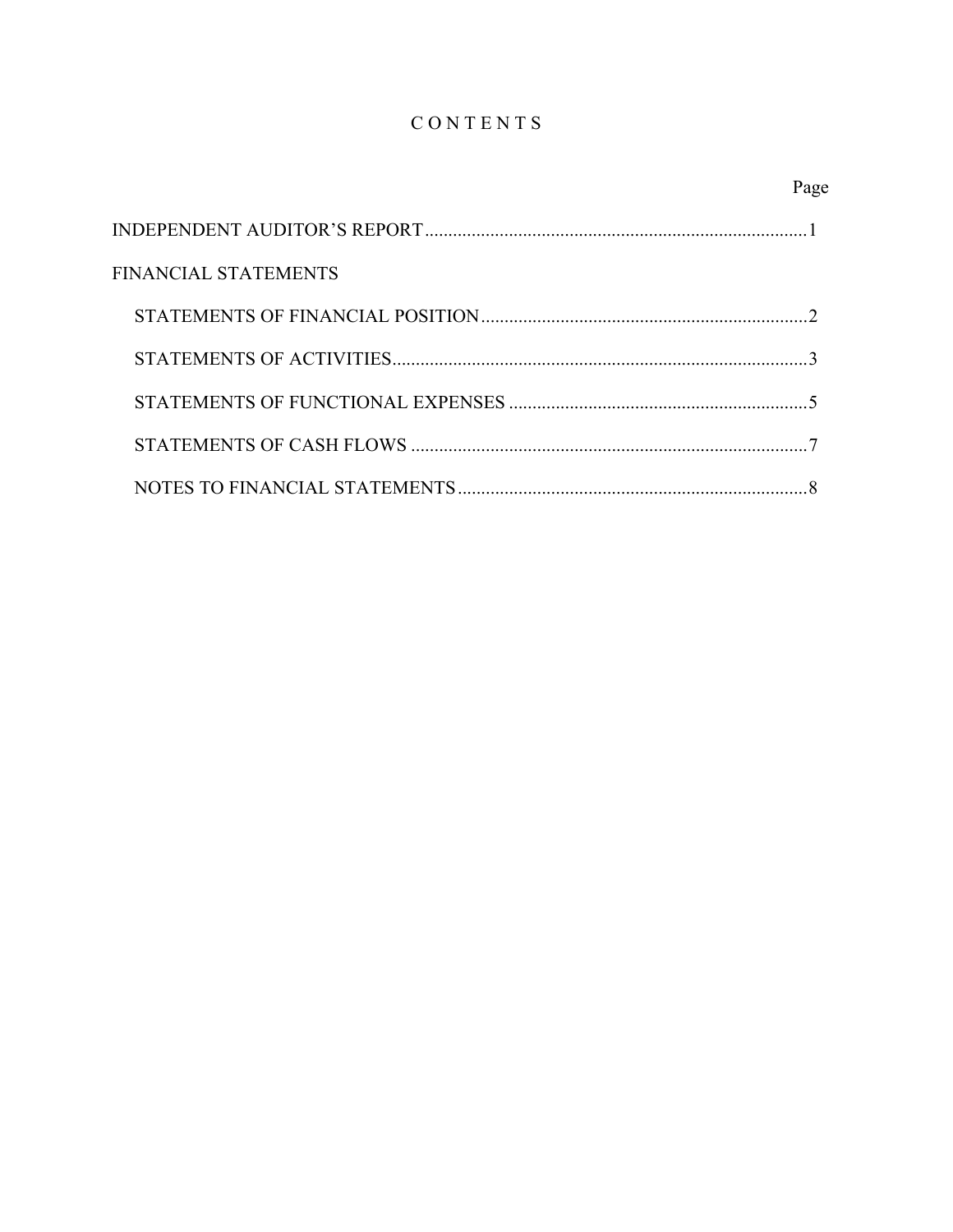

## INDEPENDENT AUDITOR'S REPORT

April 30, 2021

Board of Directors Gunnison Trails, Inc. Gunnison, Colorado

We have audited the accompanying statements of financial position of Gunnison Trails, Inc. (a non-profit organization) as of December 31, 2020 and 2019, and the related statements of activities and cash flows for the years then ended, and the related notes to the financial statements.

### **Management's Responsibility for the Financial Statements**

Management is responsible for the preparation and fair presentation of these financial statements in accordance with accounting principles generally accepted in the United States of America; this includes the design, implementation, and maintenance of internal control relevant to the preparation and fair presentation of financial statements that are free from material misstatement, whether due to fraud or error.

### **Auditor's Responsibility**

Our responsibility is to express an opinion on these financial statements based on our audit. We conducted our audit in accordance with auditing standards generally accepted in the United States of America. Those standards require that we plan and perform the audit to obtain reasonable assurance about whether the financial statements are free of material misstatement.

An audit involves performing procedures to obtain audit evidence about the amounts and disclosures in the financial statements. The procedures selected depend on the auditor's judgment, including the assessment of the risks of material misstatement of the financial statements, whether due to fraud or error. In making those risk assessments, the auditor considers internal control relevant to the entity's preparation and fair presentation of the financial statements in order to design audit procedures that are appropriate in the circumstances, but not for the purpose of expressing an opinion on the effectiveness of the entity's internal control. Accordingly, we express no such opinion. An audit also includes evaluating the appropriateness of accounting policies used and the reasonableness of significant accounting estimates made by management, as well as evaluating the overall presentation of the financial statements.

We believe that the audit evidence we have obtained is sufficient and appropriate to provide a basis for our audit opinion.

## **Opinion**

In our opinion, the financial statements referred to above present fairly, in all material respects, the financial position of Gunnison Trails, Inc. as of December 31, 2020 and 2019, and the changes in its net assets and its cash flows for the years then ended in accordance with accounting principles generally accepted in the United States of America.

Chadriner, Stirkirch, Danis: CO.P.C.

**Grand Junction, CO 81505 e-mail info @ csdcpa.com FAX 970-242-4716**

**2499 Hwy. 6&50 www.csdcpa.com 970-245-3000**

**TOLL FREE 877-245-8080**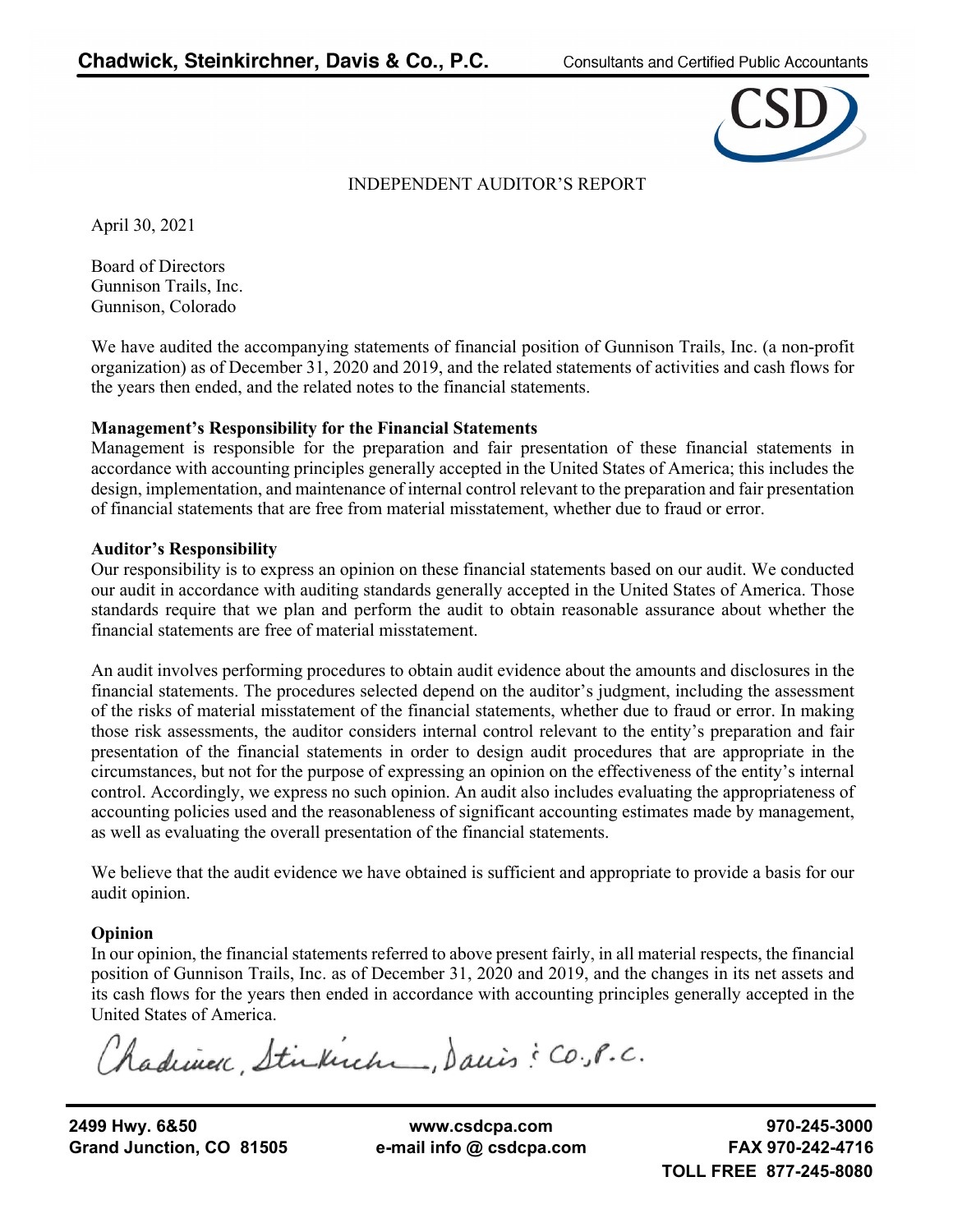# STATEMENTS OF FINANCIAL POSITION

|                                   |              | 2020    |               | 2019    |
|-----------------------------------|--------------|---------|---------------|---------|
| <b>ASSETS</b>                     |              |         |               |         |
| Cash                              | $\mathbb{S}$ | 200,861 | S             | 164,871 |
| Investments                       |              | 106,986 |               | 100,192 |
| Grant and other receivables       |              | 6,878   |               | 12,993  |
| Prepaid expense                   |              | 2,233   |               | 86      |
| Inventory                         |              | 4,043   |               | 3,200   |
|                                   |              |         |               |         |
| Total assets                      | <sup>2</sup> | 321,001 | \$            | 281,342 |
|                                   |              |         |               |         |
| <b>LIABILITIES AND NET ASSETS</b> |              |         |               |         |
| Liabilities                       |              |         |               |         |
| Accounts payable                  | \$           | 1,744   | $\mathcal{S}$ | 1,023   |
| Accrued payroll liabilities       |              | 9,669   |               | 4,050   |
| Payment Protection Program loan   |              | 18,585  |               |         |
| Deferred revenue                  |              | 59,621  |               | 30,921  |
| <b>Total liabilities</b>          |              | 89,619  |               | 35,994  |
|                                   |              |         |               |         |
| Net assets                        |              |         |               |         |
| With donor restrictions           |              | 12,540  |               | 30,746  |
| Without donor restrictions        |              | 218,842 |               | 214,602 |
| Total net assets                  |              | 231,382 |               | 245,348 |
|                                   |              |         |               |         |
| Total liabilities and net assets  | S            | 321,001 | S.            | 281,342 |

December 31,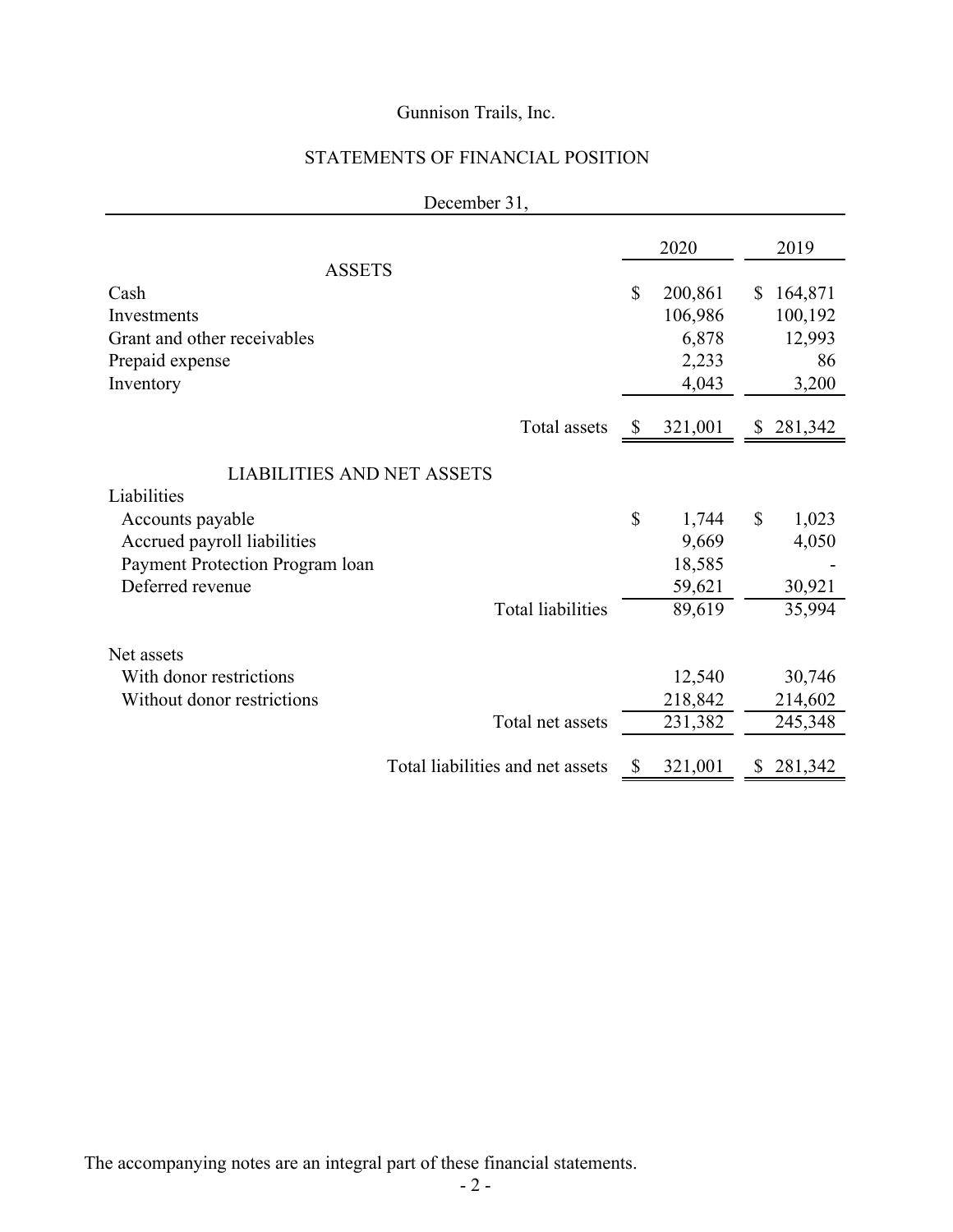# STATEMENTS OF ACTIVITIES

# Year ended December 31, 2020

|                                       | <b>Without Donor</b><br>Restrictions |         | With Donor<br>Restrictions |           | Total        |
|---------------------------------------|--------------------------------------|---------|----------------------------|-----------|--------------|
| <b>SUPPORT AND REVENUE</b>            |                                      |         |                            |           |              |
| Special events                        |                                      |         |                            |           |              |
| Revenue                               | \$                                   | 33,855  | \$                         |           | \$<br>33,855 |
| Cost of direct benefits to donors     |                                      | (4,915) |                            |           | (4, 915)     |
| Net special events revenue            |                                      | 28,940  |                            |           | 28,940       |
| Contributions                         |                                      | 36,841  |                            |           | 36,841       |
| Sponsorships and memberships          |                                      | 28,363  |                            |           | 28,363       |
| Merchandise sales                     |                                      | 2,526   |                            |           | 2,526        |
| Interest                              |                                      | 3,161   |                            |           | 3,161        |
| Grants                                |                                      | 84,047  |                            | 34,070    | 118,117      |
| Net assets released from restrictions |                                      |         |                            |           |              |
| Restrictions satisfied Signal Peak    |                                      | 52,276  |                            | (52, 276) |              |
| Total support and revenue             |                                      | 183,878 |                            | (18,206)  | 165,672      |
| <b>EXPENSES</b>                       |                                      |         |                            |           |              |
| Program services                      |                                      | 139,673 |                            |           | 139,673      |
| Supporting services                   |                                      |         |                            |           |              |
| Management and general                |                                      | 16,832  |                            |           | 16,832       |
| Fundraising                           |                                      | 23,133  |                            |           | 23,133       |
| Total expenses                        |                                      | 179,638 |                            |           | 179,638      |
| Change in net assets                  |                                      | 4,240   |                            | (18,206)  | (13,966)     |
| Net assets, beginning of year         |                                      | 214,602 |                            | 30,746    | 245,348      |
| Net assets, end of year               | \$                                   | 218,842 | \$                         | 12,540    | \$231,382    |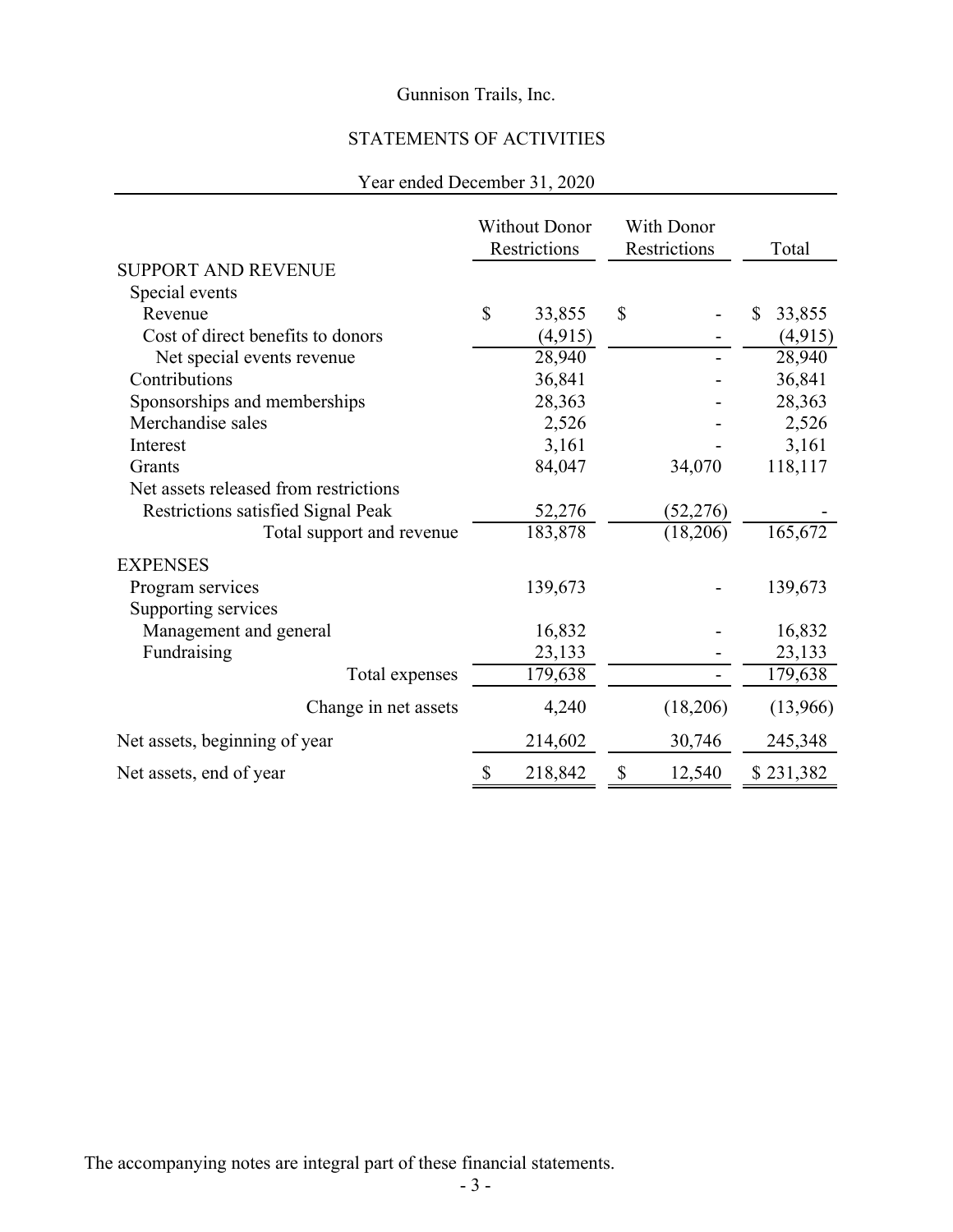# STATEMENTS OF ACTIVITIES

## Year ended December 31, 2019

|                                       | <b>Without Donor</b><br>Restrictions |           | With Donor<br>Restrictions |        | Total                  |
|---------------------------------------|--------------------------------------|-----------|----------------------------|--------|------------------------|
| <b>SUPPORT AND REVENUE</b>            |                                      |           |                            |        |                        |
| Special events                        |                                      |           |                            |        |                        |
| Revenue                               | $\mathsf{\$}$                        | 87,894    | $\mathbf S$                |        | $\mathbb{S}$<br>87,894 |
| Cost of direct benefits to donors     |                                      | (37, 929) |                            |        | (37, 929)              |
| Net special events revenue            |                                      | 49,965    |                            |        | 49,965                 |
| Contributions                         |                                      | 51,503    |                            |        | 51,503                 |
| Sponsorships and memberships          |                                      | 27,482    |                            |        | 27,482                 |
| Merchandise sales                     |                                      | 5,790     |                            |        | 5,790                  |
| Interest                              |                                      | 1,389     |                            |        | 1,389                  |
| Grants                                |                                      | 46,477    |                            | 30,746 | 77,223                 |
| Net assets released from restrictions |                                      |           |                            |        |                        |
| Restrictions satisfied Signal Peak    |                                      |           |                            |        |                        |
| Total support and revenue             |                                      | 182,606   |                            | 30,746 | 213,352                |
| <b>EXPENSES</b>                       |                                      |           |                            |        |                        |
| Program services                      |                                      | 95,987    |                            |        | 95,987                 |
| Supporting services                   |                                      |           |                            |        |                        |
| Management and general                |                                      | 14,007    |                            |        | 14,007                 |
| Fundraising                           |                                      | 32,825    |                            |        | 32,825                 |
| Total expenses                        |                                      | 142,819   |                            |        | 142,819                |
| Change in net assets                  |                                      | 39,787    |                            | 30,746 | 70,533                 |
| Net assets, beginning of year         |                                      | 174,815   |                            |        | 174,815                |
| Net assets, end of year               | \$                                   | 214,602   | \$                         | 30,746 | \$245,348              |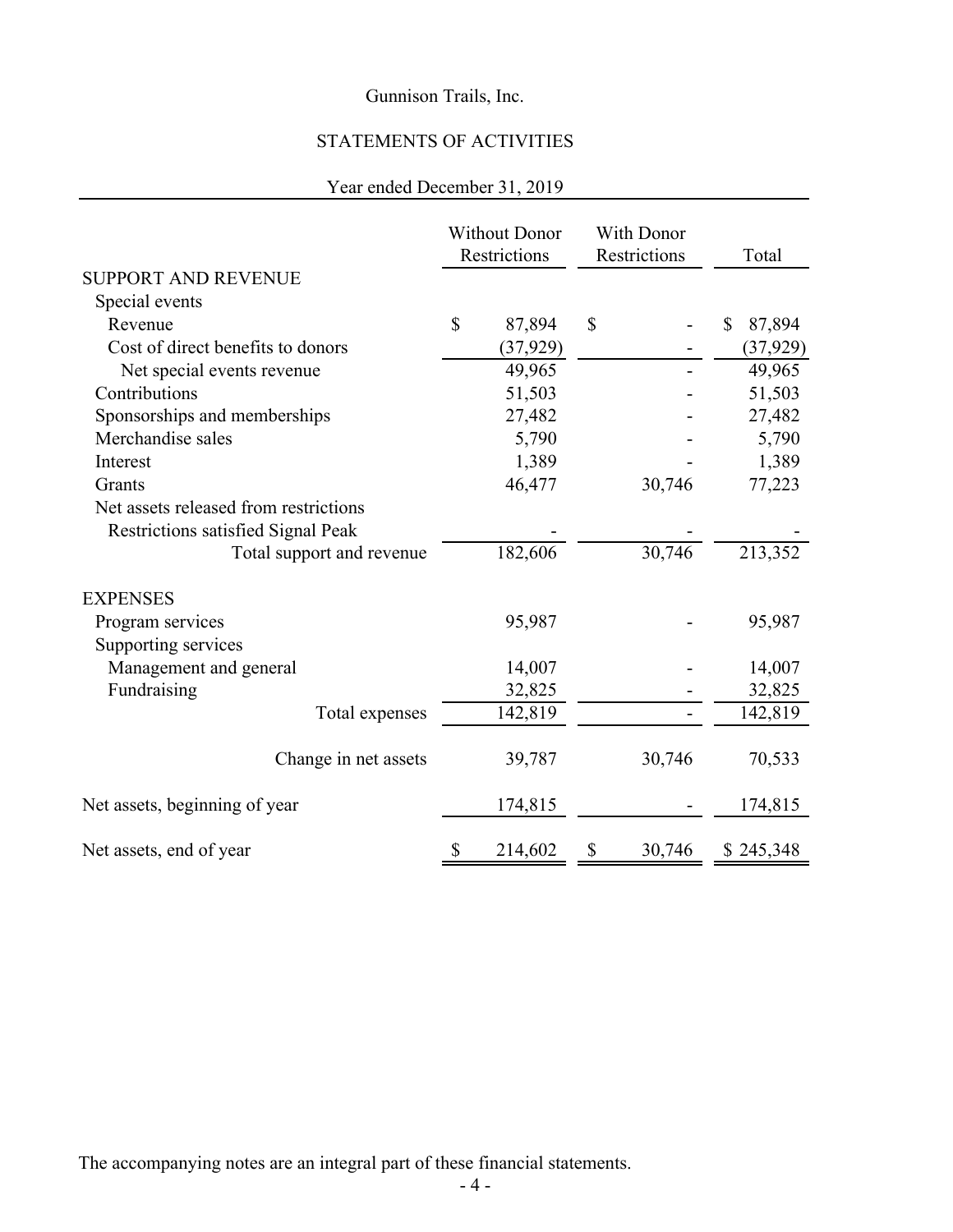# STATEMENTS OF FUNCTIONAL EXPENSES

## Year ended December 31, 2020

|                           |              | <b>Supporting Services</b> |        |             |                     |               |
|---------------------------|--------------|----------------------------|--------|-------------|---------------------|---------------|
|                           |              | Management                 |        |             |                     |               |
|                           | Program      |                            | and    |             |                     |               |
|                           | Services     | General                    |        | Fundraising |                     | Total         |
| Salaries and benefits     | \$<br>98,598 | \$                         | 4,500  | S           | 17,633              | \$<br>120,731 |
| Growler event             |              |                            |        |             | 1,732               | 1,732         |
| Supplies                  | 29,241       |                            | 5,699  |             | 936                 | 35,876        |
| Website                   | 3,152        |                            |        |             | 350                 | 3,502         |
| Advertising               | 860          |                            |        |             | 96                  | 956           |
| Insurance                 | 4,322        |                            | 480    |             |                     | 4,802         |
| Donations to others       |              |                            |        |             |                     |               |
| Merchandise cost of sales |              |                            |        |             | 2,386               | 2,386         |
| Equipment                 | 3,500        |                            |        |             |                     | 3,500         |
| Contracted services       |              |                            |        |             |                     |               |
| Professional fees         |              |                            | 6,153  |             |                     | 6,153         |
|                           | 139,673      |                            | 16,832 |             | $23,\overline{133}$ | 179,638       |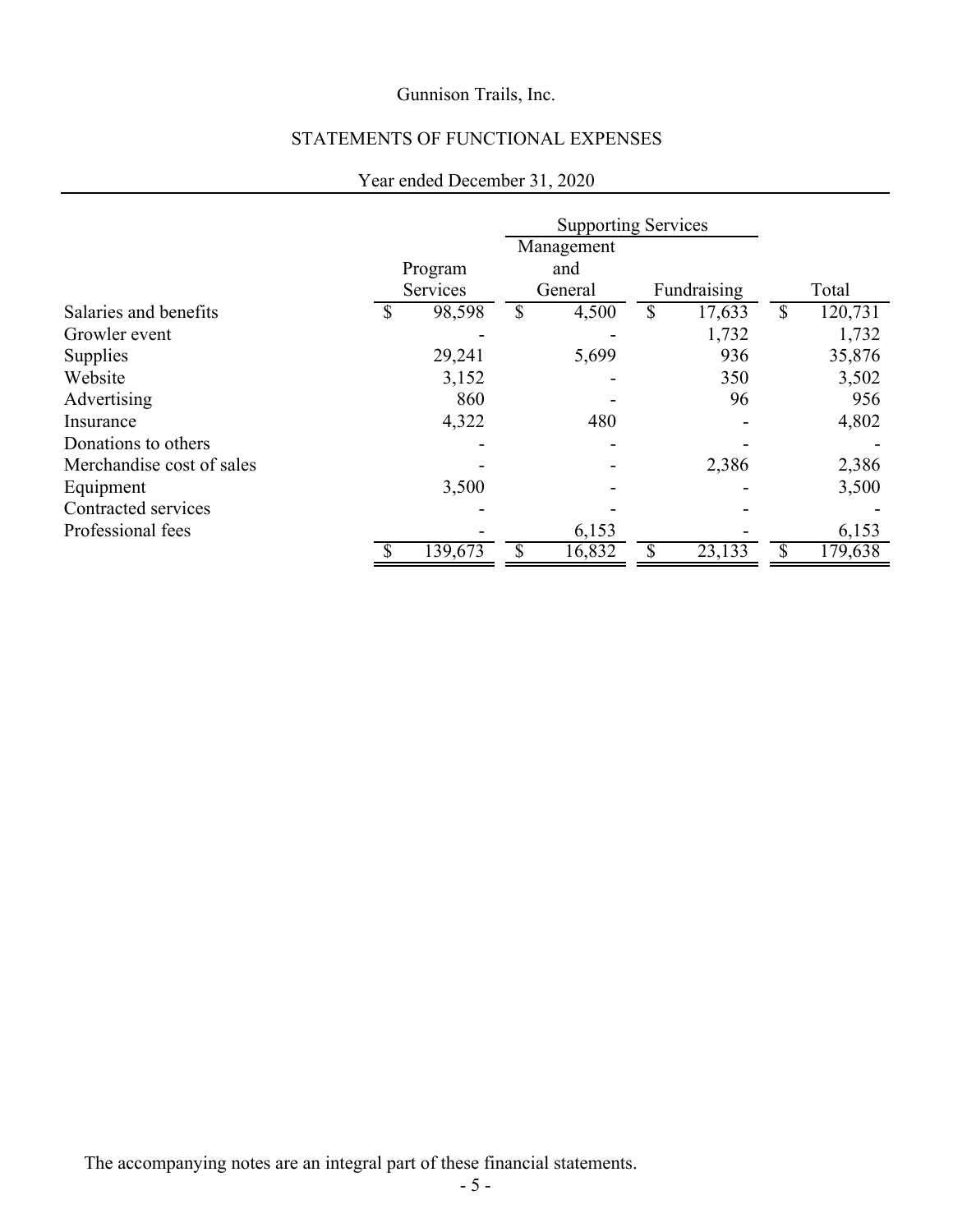# STATEMENTS OF FUNCTIONAL EXPENSES

## Year ended December 31, 2019

|                           |              | <b>Supporting Services</b> |         |    |             |    |         |
|---------------------------|--------------|----------------------------|---------|----|-------------|----|---------|
|                           |              | Management                 |         |    |             |    |         |
|                           | Program      |                            | and     |    |             |    |         |
|                           | Services     |                            | General |    | Fundraising |    | Total   |
| Salaries and benefits     | \$<br>67,101 | \$                         | 4,521   | \$ | 17,986      | \$ | 89,608  |
| Growler event             |              |                            |         |    | 7,425       |    | 7,425   |
| Supplies                  | 10,002       |                            | 3,640   |    | 1,713       |    | 15,355  |
| Website                   | 2,938        |                            |         |    | 326         |    | 3,264   |
| Advertising               | 572          |                            |         |    | 64          |    | 636     |
| Insurance                 | 5,249        |                            | 583     |    |             |    | 5,832   |
| Donations to others       | 700          |                            |         |    |             |    | 700     |
| Merchandise cost of sales |              |                            |         |    | 5,311       |    | 5,311   |
| Equipment                 |              |                            |         |    |             |    |         |
| Contracted services       | 9,250        |                            |         |    |             |    | 9,250   |
| Professional fees         | 175          |                            | 5,263   |    |             |    | 5,438   |
|                           | \$<br>95,987 | \$                         | 14,007  | \$ | 32,825      | \$ | 142,819 |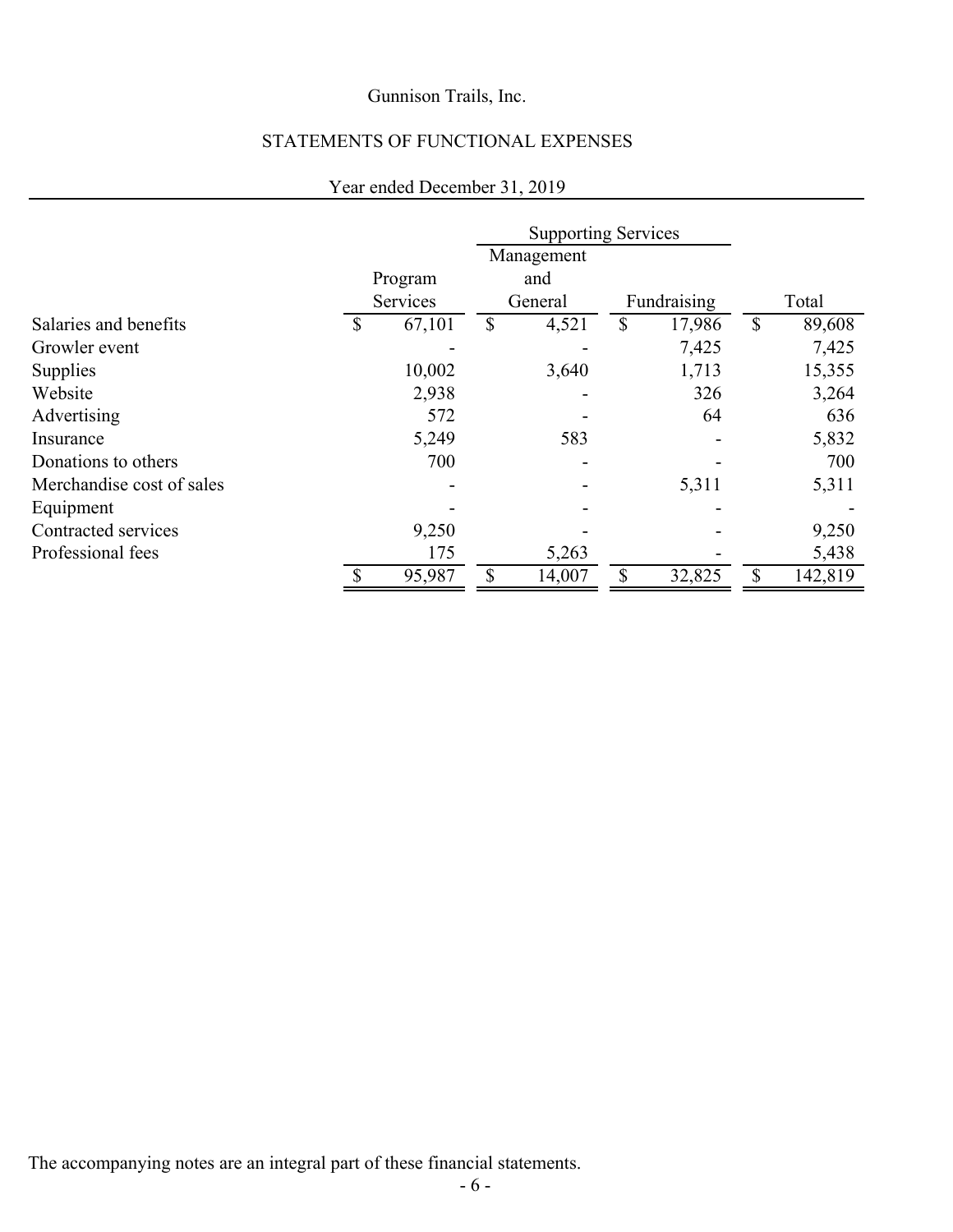# STATEMENTS OF CASH FLOWS

## Years ended December 31,

|                                                     | 2020           |               | 2019       |
|-----------------------------------------------------|----------------|---------------|------------|
| Cash flows from operating activities                |                |               |            |
| Increase (decrease) in net assets                   | \$<br>(13,966) | $\mathcal{S}$ | 70,533     |
| Adjustments to reconcile change in net assets       |                |               |            |
| to net cash provided (used) by operating activities |                |               |            |
| (Increase) decrease in grants receivable            | 6,115          |               | (11,263)   |
| (Increase) decrease in inventory                    | (843)          |               | (620)      |
| (Increase) decrease in prepaid expenses             | (2,147)        |               | 1,514      |
| Increase (decrease) in accounts payable             | 721            |               | (77)       |
| Increase (decrease) in accrued liabilities          | 5,619          |               | 505        |
| Increase (decrease) in deferred revenue             | 28,700         |               | (5,949)    |
| Net cash provided (used) by operating activities    | 24,199         |               | 54,643     |
| Cash flows from investing activities                |                |               |            |
| Purchase of investments                             | (6,794)        |               | (100, 192) |
| Net cash provided (used) by investing activities    | (6, 794)       |               | (100, 192) |
| Cash flows from financing activities                |                |               |            |
| Paycheck Protection Program loan proceeds           | 18,585         |               |            |
| Net cash provided (used) by financing activities    | 18,585         |               |            |
|                                                     |                |               |            |
| Net increase (decrease) in cash                     | 35,990         |               | (45, 549)  |
| Cash, beginning of year                             | 164,871        |               | 210,420    |
| Cash, end of year                                   | 200,861        | S             | 164,871    |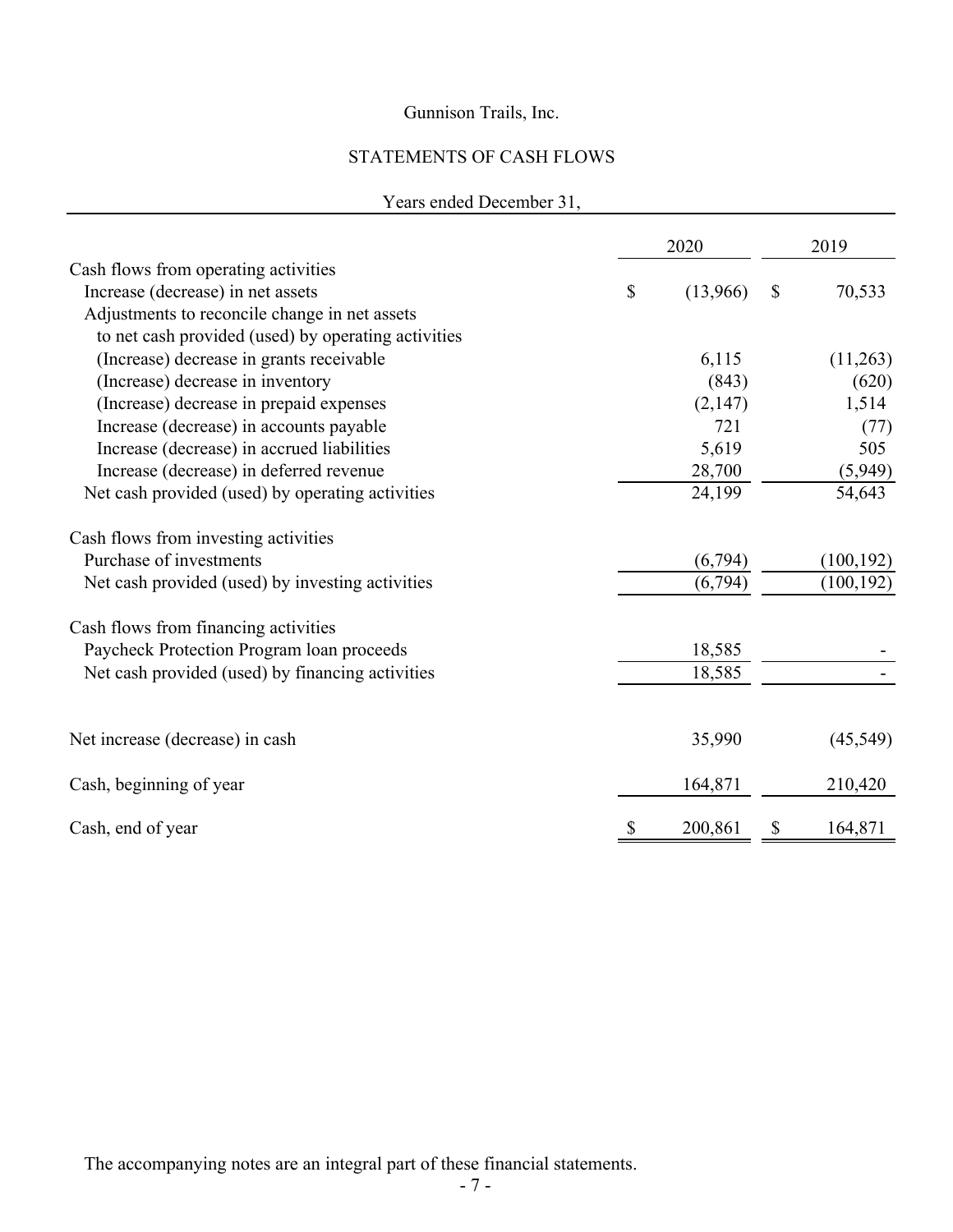## NOTES TO FINANCIAL STATEMENTS

### December 31, 2020 and 2019

## **NOTE A – SUMMARY OF SIGNIFICANT ACCOUNTING POLICIES**

 This summary of significant accounting policies for Gunnison Trails, Inc. (GT) is presented to assist in understanding GT's financial statements. The financial statements and notes are representations of GT's management, which is responsible for their integrity and objectivity. These accounting policies conform to generally accepted accounting principles as promulgated by the AICPA Industry Audit and Accounting Guide, Not-for-Profit entities.

### Purpose and Organization

 GT was incorporated under the laws of the State of Colorado in 2006 and received 501(c)(3) status in December 2010. GT maintains and builds trails and provides information and education about trails and responsible trail use. GT is based in Gunnison, Colorado.

#### Basis of Presentation

 The accompanying financial statements have been prepared on the accrual basis of accounting in accordance with U.S. generally accepted accounting principles (US GAAP). Net assets and revenues, expenses, gains, and losses are classified based on the existence or absence of donor-imposed restrictions. Accordingly, net assets of GT and changes therein are classified and reported as follows:

- Net assets without donor restrictions: Net assets that are not subject to donor-imposed restrictions and may be expended for any purpose in performing the primary objectives of the organization. These net assets may be used at the discretion of the GT's management and the board of directors.
- Net assets with donor restrictions: Net assets subject to stipulations imposed by donors and grantors. Some donor restrictions are temporary in nature; those restrictions will be met by actions of GT or by the passage of time. Other donor restrictions are perpetual in nature, whereby the donor has stipulated the funds be maintained in perpetuity.

#### Cash

Cash consists of cash held in checking and online accounts. Management believes GT is not exposed to any significant credit risk on cash. For purposes of the statement of cash flows, GT considers all highly liquid investment securities, purchased with an original maturity of three months or less, to be cash equivalents, if any.

### Inventory

Inventory consists of merchandise that is valued at the lower of cost or market on the first-in first-out method. GT purchases bike jerseys, shirts, and other logo merchandise for sale to Growler entrants and other supporters. Merchandise purchases and sales are recorded when payment is made and cash received.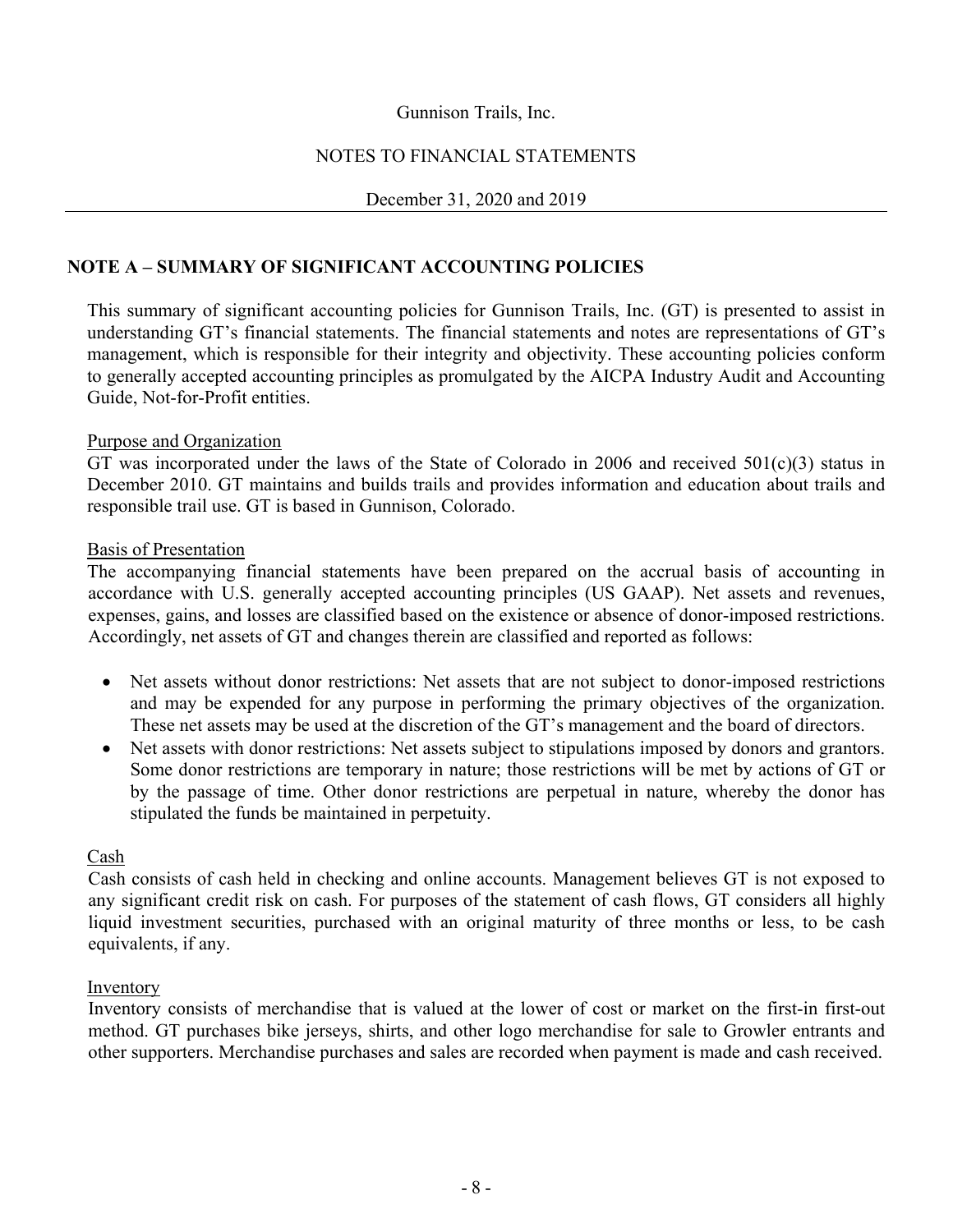### NOTES TO FINANCIAL STATEMENTS

### December 31, 2020 and 2019

### **NOTE A – SUMMARY OF SIGNIFICANT ACCOUNTING POLICIES – CONTINUED**

#### Estimates

 The preparation of financial statements in conformity with generally accepted accounting principles requires management to make estimates and assumptions that affect certain reported amounts and disclosures. Accordingly, actual results could differ from those estimates.

### Growler

 The Original Growler consists of several mountain bike races held at Hartman Rocks in Gunnison, Colorado during the Memorial Day weekend. In addition to providing significant resources that allow GT to pursue its mission, the Growler promotes trail use education and is a major economic activity to the Gunnison Valley. The amount presented on the statements of financial position as deferred revenue represents registration fees paid by participants in 2020 for the 2021 Growler and in 2019 for 2020. The 2020 Growler was cancelled due to pandemic restrictions.

### Contributions, Sponsorships, and Memberships

 Contributions, sponsorships, and memberships are recognized in the period received. All are available for unrestricted use unless specifically restricted by the donor.

 Contributions received are recorded as net assets without donor restrictions or net assets with donor restrictions, depending on the existence and/or nature of any donor-imposed restrictions. Contributions that are restricted by the donor are reported as an increase in net assets without donor restrictions if the restriction expires in the reporting period in which the contribution is recognized. All other donor restricted contributions are reported as an increase in net assets with donor restrictions, depending on the nature of the restriction. When a restriction expires (that is, when a stipulated time restriction ends or purpose restriction is accomplished), net assets with donor restrictions are reclassified to net assets without donor restrictions and reported in the statement of activities as net assets released from restrictions.

 Contributed property and equipment, if any, are recorded at fair value at the date of donation. Contributions with donor-imposed stipulations regarding how long the contributed assets must be used are recorded as net assets with donor restrictions; otherwise, the contributions are recorded as net assets without donor restrictions.

### Income Tax Status

GT is organized as a not-for-profit, tax-exempt organization under Section  $501(c)(3)$  of the Internal Revenue Code on December 20, 2010.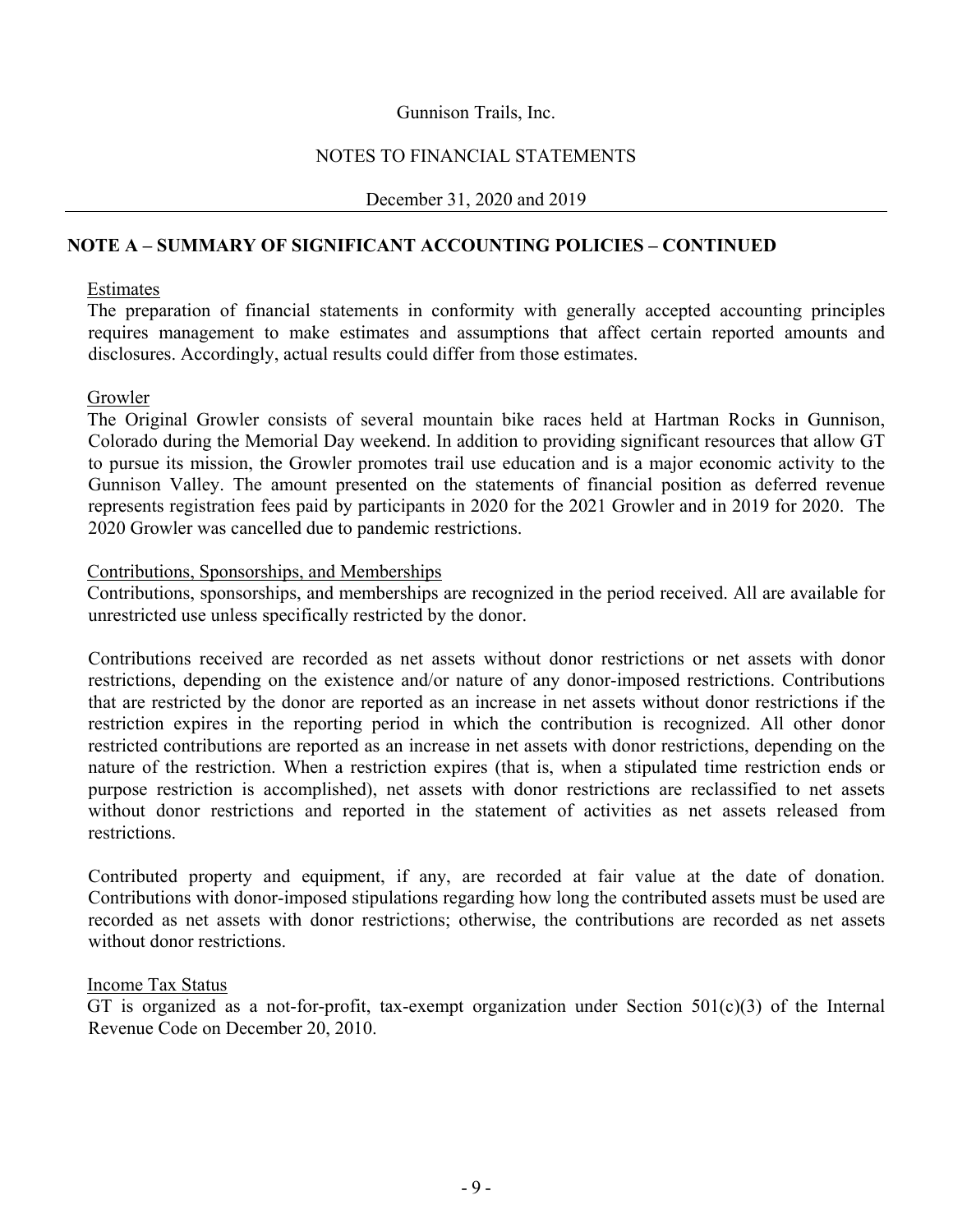## NOTES TO FINANCIAL STATEMENTS

December 31, 2020 and 2019

## **NOTE A – SUMMARY OF SIGNIFICANT ACCOUNTING POLICIES – CONTINUED**

 GT adopted the provisions of ASC 740-10-25 pertaining to accounting for uncertainty in income taxes, This pronouncement requires the use of more-likely-then-not recognition criteria before and separate from the measurement of a tax position. An entity shall initially recognize the financial statement effects of a tax position when it is more likely than not, based on the technical merits, that the position will be sustained upon examination. Management has evaluated the adopted policies and procedures that have been implemented to provide assurance that income is properly characterized and activities that jeopardize its tax exempt status are within limits established under existing tax code and regulations.

Management has determined the effects of uncertain tax positions are not material to GT for recognition or disclosure in the accompanying financial statements, and accordingly, no income tax liability has been recorded for uncertain income tax positions in them.

 All income tax years open for examination are subject to taxation at corporate tax rates. Additionally, penalties and interest may be assessed on income taxes that are delinquent. The assessment of uncertain income taxes is subject to estimate, and it is reasonably possible that the estimate may change in the near term and the change may be material.

### Contributed Services

 GT does not recognize in the financial statements any support or expense from services contributed by volunteers, as the value of these services is not susceptible to objective measurement or valuation. However, service hours contributed by volunteers may be assigned an appropriate dollar value dependent upon the types of service rendered, and that value would be provided to those grantors who accept the amounts as matching dollars for grant purposes.

### Functional Expenses

The costs of providing program and other activities have been summarized on a functional basis in the statement of activities. Accordingly, certain costs have been allocated among program services and supporting services benefited. Such allocations are determined by management on an equitable basis. Capital expenses and professional fees are allocated based on specific invoices while all other functional expenses are based on time and effort.

### Reclassifications

Certain prior year amounts have been reclassified to conform to the current year presentation.